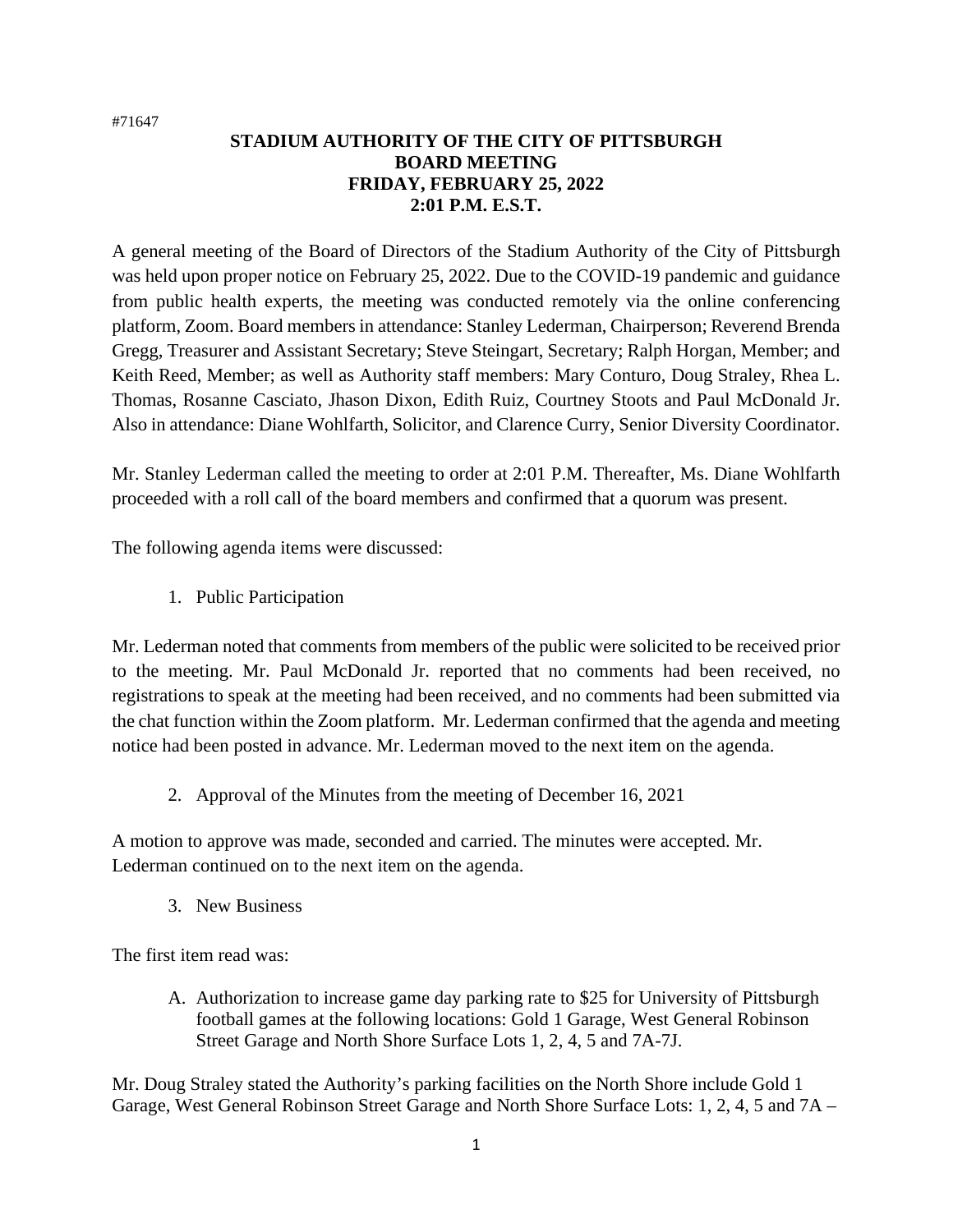7J which are operated pursuant to either a management agreement or a lease arrangement between the Authority, the Sports & Exhibition Authority and Alco Parking. Alco Parking recommends to the Authority a \$5 increase in the University of Pittsburgh football game day rate. Currently, the rate is \$20, and Alco is recommending the rate be increased to \$25. This rate has not changed since 2015. The adjusted gross revenue estimated to be generated by the rate increase is \$38,945. The increased rate will be in effect for the upcoming season; however, the presold rate will not change, that will remain at \$20.

Mr. Lederman asked if the additional revenues will be restricted? Mr. Straley answered that the revenue will be used for the debt on the garages. Mr. Keith Reed asked if the occupancy rate of the parking spaces during game days was known? Mr. Straley responded that the majority of the parking is pre-sold through the University of Pittsburgh.

Mr. Ralph Horgan asked if the University of Pittsburgh had been informed of the rate increase? Mr. Straley stated the University of Pittsburgh was informed and does not object. Mr. Steve Steingart asked if the 25% rate increase is normal? Mr. Straley responded that the rates aren't modified regularly and the last time this rate was increased was 8 years ago.

Mr. Lederman asked if any board members had any other questions. Hearing none, he asked for a motion to approve. The motion to approve was made, seconded, and the following resolution was passed:

## **RESOLUTION NO. 13 (2022)**

RESOLVED by the Board of the Stadium Authority of the City of Pittsburgh that its Executive Director and other proper officers are authorized to increase game day parking rate to \$25 for University of Pittsburgh football games at the following locations: Gold 1 Garage, West General Robinson Street Garage and North Shore Surface Lots 1, 2, 4, 5 and 7A-7J; and further that the proper officers and agents of the Authority are authorized and directed to take all action and execute such documents as are related and proper to effectuate the terms of this Resolution.

Mr. Lederman continued to the next item on the agenda.

B. Authorization to enter into an agreement with Henderson Brothers for Insurance Broker and Risk Management Services at a fixed cost of \$15,000 for three years with an option to extend the agreement for two additional years at a fixed cost of \$10,000.

Ms. Rosanne Casciato stated that the Stadium Authority and the Sports & Exhibition Authority ("SEA"), both currently use Willis Tower Watson ("Willis") as an insurance broker and Henderson Brothers ("Henderson") as a risk management consultant. Under the existing structure, the Authorities did not pay Willis a direct fee, instead, they received a commission when insurance is procured. Under the current structure, Henderson is paid an hourly rate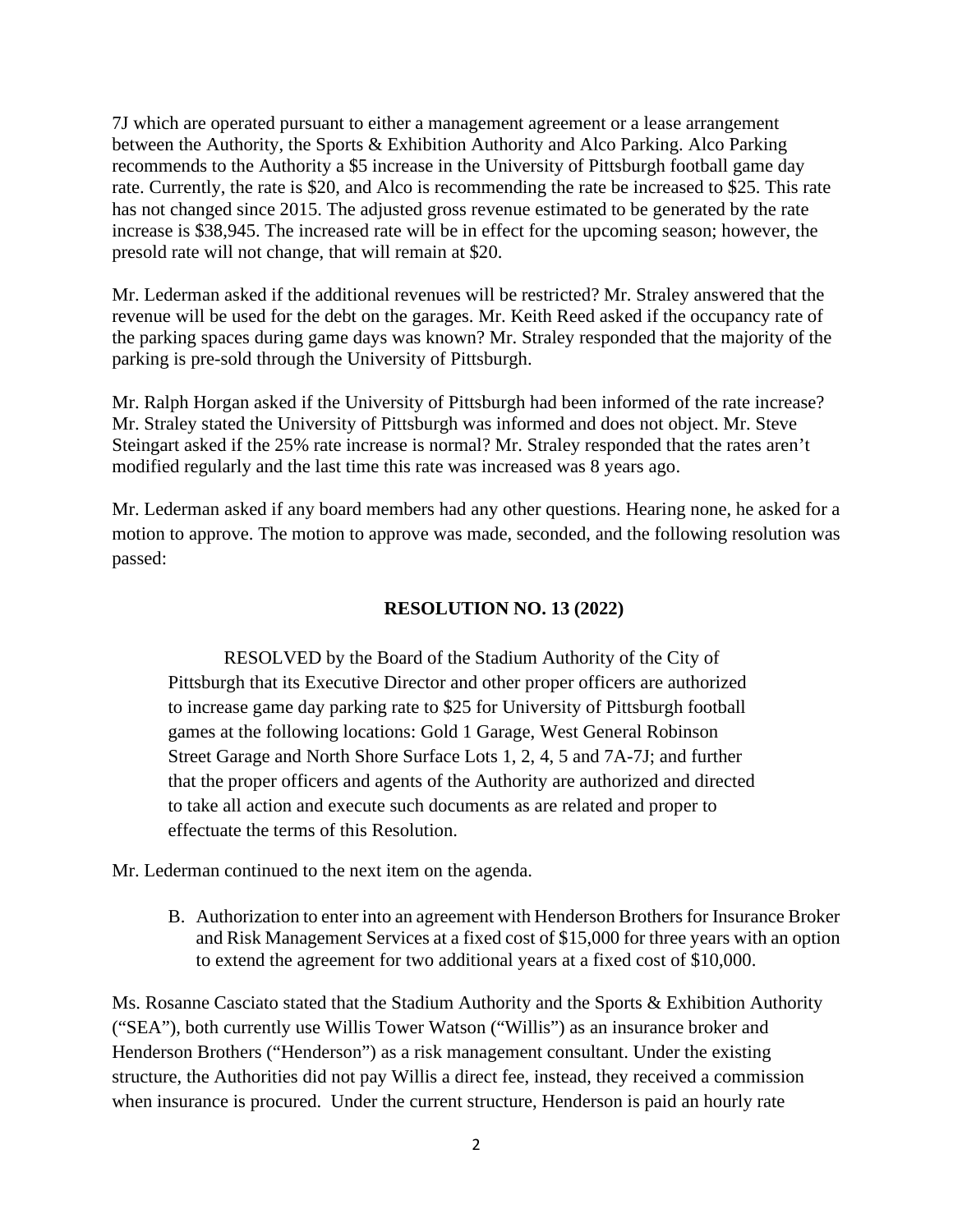through the SEA for their services. The current broker and risk management commitments and existing insurance policies are scheduled to expire July 1, 2022.

After considering various structures, in the hopes of securing better pricing, and aligning the brokers interests with that of the Authorities, it was decided to issue a Request for Proposals ("RFP") combining both the broker and risk management services into a single fee-based agreement.

The Authority along, with the SEA, issued an RFP for these services in December 2021. The RFP was advertised in two newspapers, the Pittsburgh Builders Exchange, and on the SEA's website. The Urban Redevelopment Authority ("URA") assisted by advertising the RFP on its Twitter, LinkedIn, and Facebook postings. In addition, the opportunity was included in the social media postings of the Riverside Center for Innovation and the First Source Center. The RFP was sent to 19 potential proposers. A non-mandatory pre-proposal meeting was held on January 5, 2022, with two companies in attendance.

Ms. Casciato reported that 4 proposals were received. The insurance review committee interviewed 3 companies and recommends contracting with Henderson for the insurance period of July 1, 2022, to June 30, 2027. This recommendation is based on various factors including competitive pricing, the ability to reach the size markets the Authorities require to secure the insurance, prior favorable experience working with Henderson and their willingness to seek out and secure an MBE/WBE component to their proposal.

Henderson committed, in their proposal, to 5% WBE participation using Nova Safety and Health Consultants ("Nova"). During the interview process, Henderson committed to making every effort to further engage MBE/WBE firms to increase the amount to 10%. Clarence Curry, the Authority's Senior Diversity Coordinator, has reviewed the participation plan.

Mr. Lederman asked if any board members had any questions.

Mr. Reed asked if Henderson's actual MBE use is being tracked as opposed to the proposed participation rate?

Ms. Casciato confirmed that it will be tracked. She further explained that the prior agreement with Henderson did not have an MBE/WBE component. With respect to their proposal, we have already seen efforts to get Nova involved, they are already working on scheduling an appointment with the Authority's Facilities Director.

Ms. Conturo added that this is an expanded role for Henderson and before the Authority used them on an hourly basis for limited advice.

Ms. Casciato stated Willis, the current broker, did not have any MBE/WBE engagement.